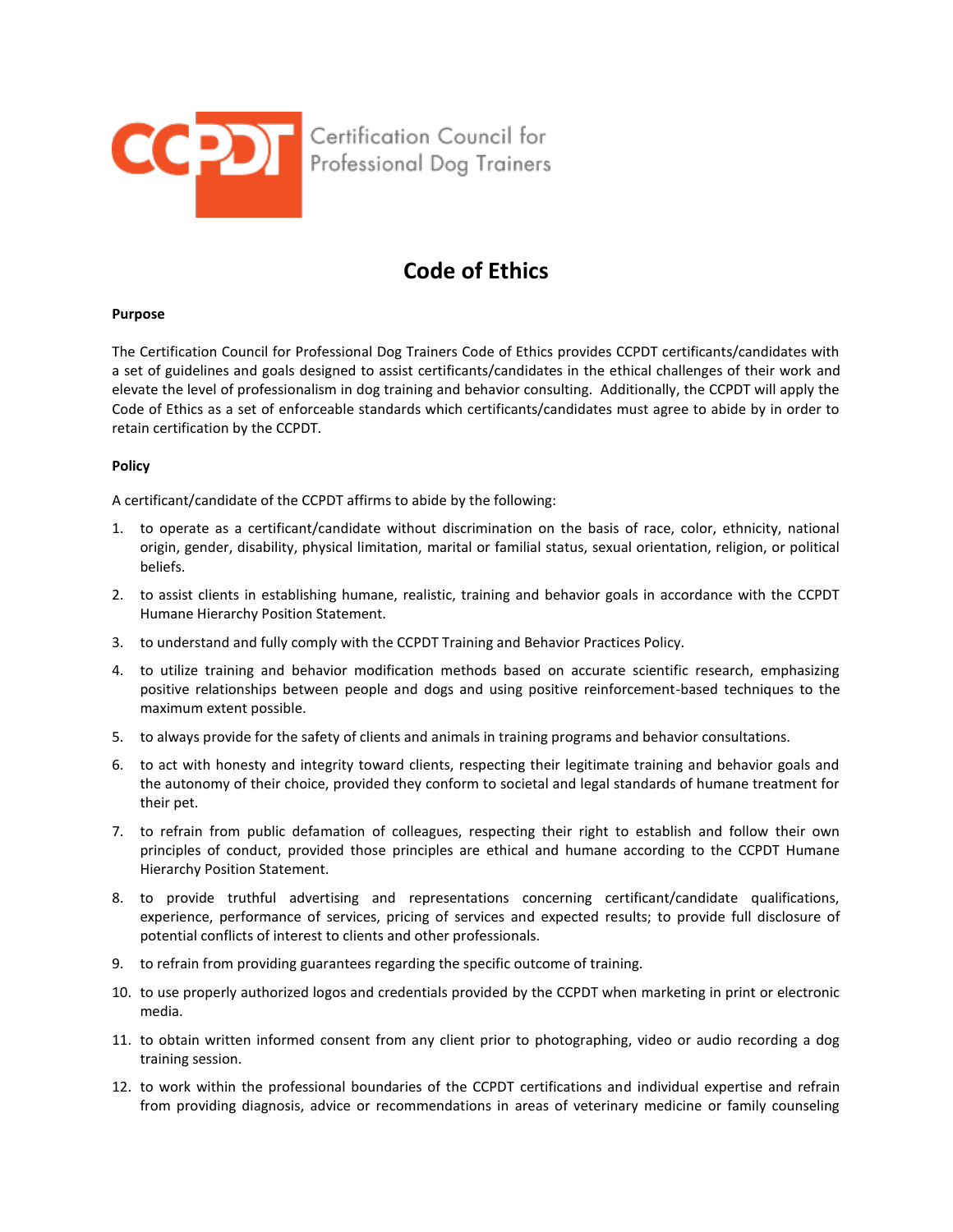unless certified to do so. This does not preclude referring the client to a veterinary or behavior consulting professional.

- 13. to maintain and respect the confidentiality of all information obtained from clients in the course of business; to refrain from disclosure of information about clients or their pets to others without the client's explicit consent, except as required by law.
- 14. to be aware of and comply with applicable laws, regulations and ethical standards governing professional practices, treatment of animals (including cases of neglect or abuse) and reporting of dog bites in the state/province/country when interacting with the public and when providing dog training or behavior consulting services.
- 15. to keep accurate and complete records of clients, their animals and the training and behavior services provided; to ensure secure storage and when appropriate, confidential disposal of such records.
- 16. to continue professional development as required for maintaining the CCPDT credentials in accordance with the policies of the CCPDT.
- 17. to refrain from making material misrepresentations as part of the application for certification or recertification
- 18. to maintain and respect the confidentiality and security of the contents of any and all certification examinations of the CCPDT including, but not limited to, refraining from: stealing portions of, or the entire, examination(s); removing written examination materials from a test or meeting site without authorization; reproducing and/or disseminating examination materials without authorization; using paid test takers for the purpose of reconstructing an examination; using improperly obtained test questions to prepare person(s) for the examination; cheating during an examination; impersonating an examinee or having an impersonator take an examination.

## **Enforcement of The CCPDT Code of Ethics**

- The CCPDT Code of Ethics must balance the ability of the certificant/candidate to ethically function within the dog training and behavior consulting professions while providing provisions for the CCPDT to enforce the standards by which certificants/candidates have agreed to abide. The CCPDT Board of Directors will use the following enforcement provisions:
- Code of Ethics violations will be investigated using the timeline and procedure outlined in the CCPDT Certification Compliance and Disciplinary Procedures (found at [www.ccpdt.org\)](http://www.ccpdt.org/) Except for a certificant whose certification was revoked as the result of a felony conviction (see CCPDT Certification Compliance and Disciplinary Procedures) a former certificant may reapply for certification after one (1) year from the revocation date. If certification is revoked, the individual may contact the CCPDT Board of Directors to request to reapply for certification. The Board of Directors will respond to the individual within thirty (30) days of receipt of the request for recertification. If approved, the individual will be eligible to take the current version of the examination during the next available testing period. No CEUs will remain valid from the recertification period wherein certification was revoked.
- Former certificants seeking recertification may only recertify for the credential that was revoked. If the individual successfully applies for recertification status and passes the current version of the examination, then the individual may apply for other examinations per the current guidelines of the CCPDT Candidate Handbook.
- If certification is revoked and recertification is not sought, the individual is ineligible for all other CCPDT examinations.
- If a candidate does not pass a CCPDT examination but is notified of a violation of the Code of Ethics, the individual may provide the CCPDT Board of Directors with an appeal as to why the violation of the Code of Ethics should not disqualify him/her from taking the certification examination again. The Board of Directors will respond to the individual within thirty (30) days of receipt of the request for examination. If approved, the individual will be eligible to take the current version of the examination during the next available testing period.